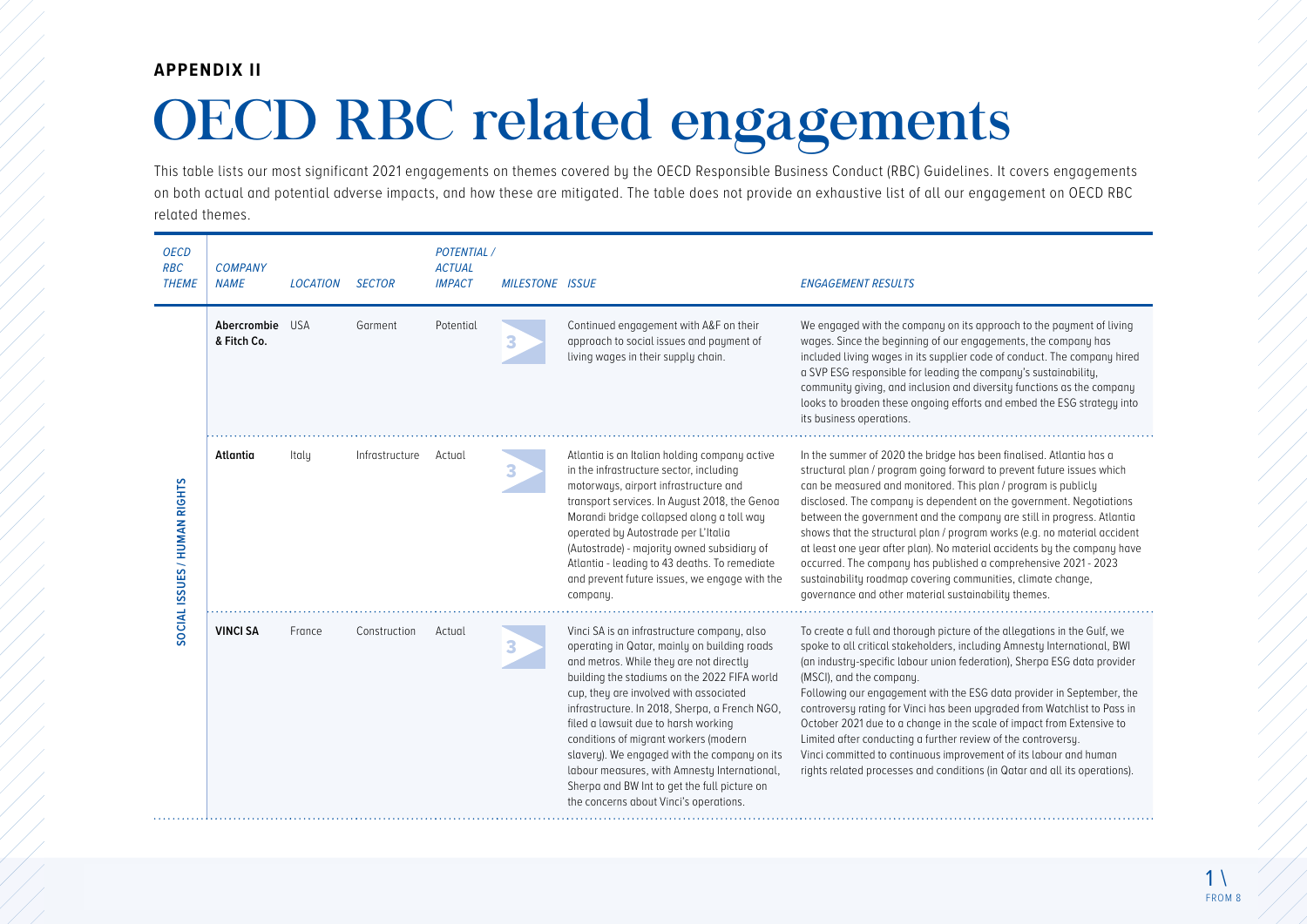| <b>OECD</b><br><b>RBC</b><br><b>THEME</b> | <b>COMPANY</b><br><b>NAME</b> | <b>LOCATION</b>         | <b>SECTOR</b>                       | <b>POTENTIAL /</b><br><b>ACTUAL</b><br><b>IMPACT</b> | <b>MILESTONE ISSUE</b> |                                                                                                                                                                                                                                                                                                                                                                                                                                                                    | <b>ENGAGEMENT RESULTS</b>                                                                                                                                                                                                                                                                                                                                                                                                                                                                                                                                                                                                                                                                                                                                                                                                                                                                                                                                                                 |
|-------------------------------------------|-------------------------------|-------------------------|-------------------------------------|------------------------------------------------------|------------------------|--------------------------------------------------------------------------------------------------------------------------------------------------------------------------------------------------------------------------------------------------------------------------------------------------------------------------------------------------------------------------------------------------------------------------------------------------------------------|-------------------------------------------------------------------------------------------------------------------------------------------------------------------------------------------------------------------------------------------------------------------------------------------------------------------------------------------------------------------------------------------------------------------------------------------------------------------------------------------------------------------------------------------------------------------------------------------------------------------------------------------------------------------------------------------------------------------------------------------------------------------------------------------------------------------------------------------------------------------------------------------------------------------------------------------------------------------------------------------|
| SOCIAL ISSUES / HUMAN RIGHTS              | Coats<br>Group plc            | United<br>Kingdom       | Consumer<br>Discretionary           | Potential                                            | 3                      | Coats Group plc is the world's largest<br>manufacturer and distributor of sewing thread<br>and supplies. We stepped into dialogue with<br>the company to better understand its<br>employee engagement across its own<br>operations and supply chains and encourage<br>the company to include living wages into its<br>sustainability strategy.                                                                                                                     | The company is committed to continuing the work on living wages and<br>annual benchmarking of its workforce using the living wage benchmark.<br>The results will be annually presented to the board and any remedial<br>action taken when necessary.<br>Coats has also taken further significant steps towards its commitment to<br>help promote fair wages with its launch of GSDCost which now includes a<br>fair wage tool. The tool can be used by both brands and their suppliers to<br>improve collaboration and create a more transparent costing method<br>with allowance for a living wage.<br>Introduction of this globalised fair wage tool combines the international<br>standard time for any given style, with detailed factory efficiencies,<br>contracted hours and the fair living wage for the country. This can allow<br>brands and retailers to quickly agree on the fair living wage allowance<br>for different types of garment, in all factories around the world. |
|                                           | <b>Nike</b>                   | United<br><b>States</b> | Consumer<br>Discretionary           | Potential                                            | 3                      | Nike is an world's largest athletic apparel<br>company. We are engaging with Nike as part<br>of Platform Living Wage Financials on<br>payment (PLWF). One of the issues we<br>engaged with is the launch of Nike's Converse<br>line of winder footwear made of shearling,<br>which is known to negatively impact animal<br>welfare flag. We are engaging with Nike to<br>better understand their plans around making<br>sure the shearling is sourced responsibly. | Nike has improved in living wage scoring from emerging to maturing<br>approach.<br>The company was recognized an industry leader in how it dealt with the<br>pandemic response. Nike is committed to using the power of sport to<br>support their employees, communities and people all over the world<br>impacted by the coronavirus. The company also has a specific webpage<br>listing all measures the company took in response to the pandemic.<br>We continue the dialogue with the company on the shearling. The<br>company is committed to using wool fiber that is sourced and certified<br>from non-mulesed sheep and we are following up with them on this.                                                                                                                                                                                                                                                                                                                    |
|                                           | Alphabet                      | United<br><b>States</b> | Communication Potential<br>Services |                                                      | 3                      | Alphabet is an American multinational<br>technology conglomerate holding company.<br>We engage with the company based on<br>human rights concerns.                                                                                                                                                                                                                                                                                                                 | The company has established a Human Rights Executive Council (HREC)<br>to provide oversight and quidance to our Human Rights Program on<br>global human rights. The Audit and Compliance Committee of the Board<br>of Directors<br>of Alphabet now also reviews major risk exposures, including data<br>privacy and security, civil and human rights, and sustainability. The Audit<br>committee's remit of responsibility has been broadened to also cover<br>issues related to sustainability risks.                                                                                                                                                                                                                                                                                                                                                                                                                                                                                    |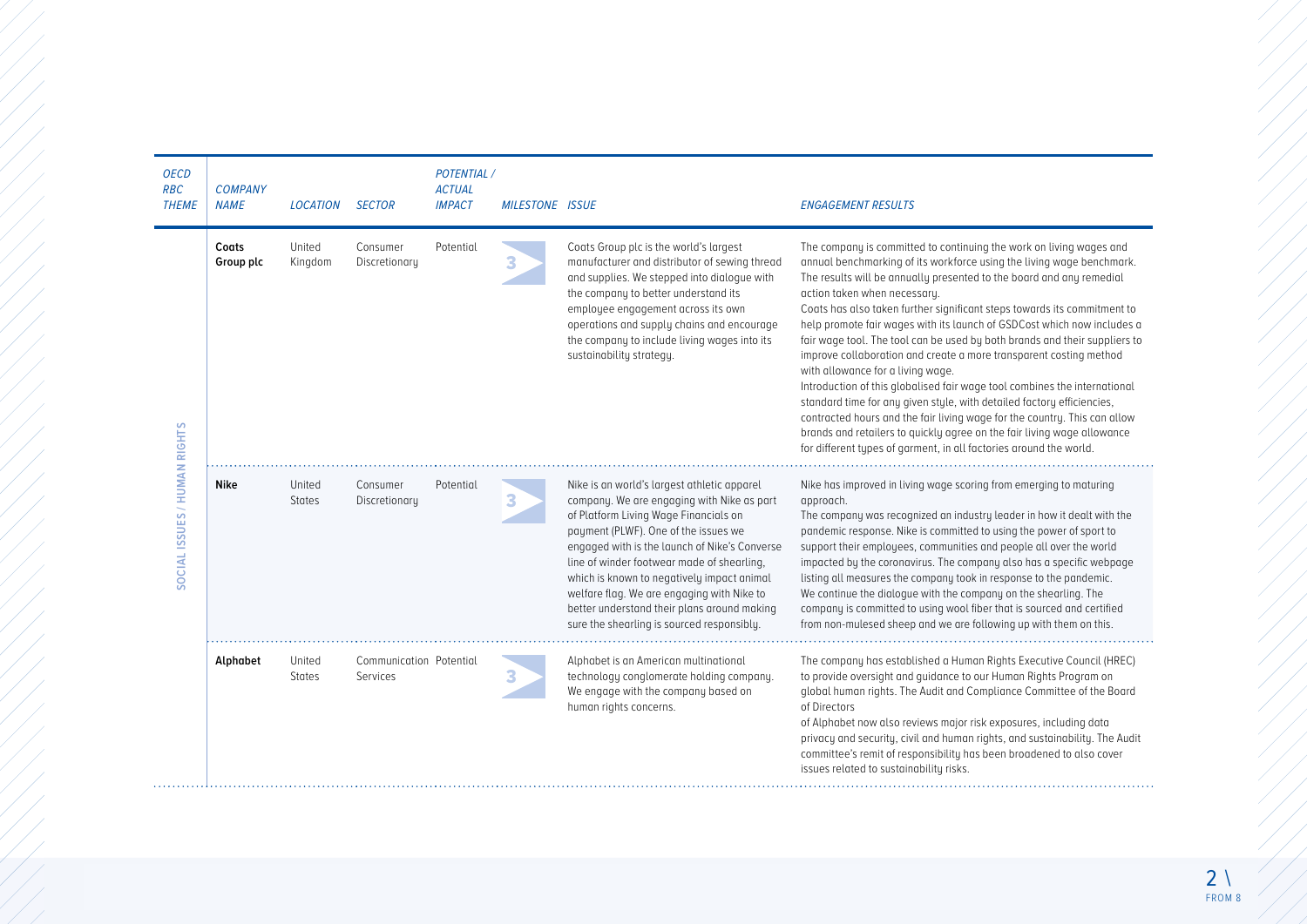| <b>OECD</b><br><b>RBC</b><br><b>THEME</b> | <b>COMPANY</b><br><b>NAME</b> | <b>LOCATION</b>       | <b>SECTOR</b> | <b>POTENTIAL</b> /<br><b>ACTUAL</b><br><b>IMPACT</b> | <b>MILESTONE ISSUE</b> |                                                                                                                                                                                                                                                                                                             | <b>ENGAGEMENT RESULTS</b>                                                                                                                                                                                                                                                                                                                                                                                                                                                                                                                                                                                                                                                                                                                                                                                                                  |
|-------------------------------------------|-------------------------------|-----------------------|---------------|------------------------------------------------------|------------------------|-------------------------------------------------------------------------------------------------------------------------------------------------------------------------------------------------------------------------------------------------------------------------------------------------------------|--------------------------------------------------------------------------------------------------------------------------------------------------------------------------------------------------------------------------------------------------------------------------------------------------------------------------------------------------------------------------------------------------------------------------------------------------------------------------------------------------------------------------------------------------------------------------------------------------------------------------------------------------------------------------------------------------------------------------------------------------------------------------------------------------------------------------------------------|
| SOCIAL ISSUES / HUMAN RIGHTS              | H&M                           | Sweden                | Apparel       | Potential                                            | 3                      | This engagement is part of a broader<br>collaborative engagement with H&M on the<br>living wages.                                                                                                                                                                                                           | H&M is one of the leading companies on ensuring living wages are paid<br>throughout their operations and by their suppliers. The continued<br>dialogue aims to ensure that H&M has a process in place to make sure<br>living wages are paid in their supply chain.                                                                                                                                                                                                                                                                                                                                                                                                                                                                                                                                                                         |
|                                           | <b>MTN Group</b>              | South Africa Telecoms |               | Actual                                               | 3                      | MTN operates in many emerging markets.<br>Human rights due diligence and the<br>protection of digital rights are important<br>topics for the company. Kempen is leading the<br>engagement with MTN as part of the Investor<br>Alliance on Human Rights.                                                     | MTN has recently published an updated human rights and digital rights<br>policy. Moreover, MTN also published its first Transparency Report this<br>year, which we welcomed. It was also well received by NGOs and other<br>key stakeholders. With this report, the company has improved its<br>transparency on its approach to human rights due diligence and the<br>handling of user information and government requests. In September<br>2021, Kempen had a follow-up call on the achieved results, despite the<br>big achievements there is still room for improvement. The company will<br>improve its reporting on network shutdown requests with the next<br>transparency report and will take into account the Global Network<br>Initiative standards going forward. Collected user data will be made<br>transparent to MTN users. |
|                                           | <b>BHP</b>                    | Australia             | Mining        | Actual                                               | 3                      | In 2015 the Fundão dam, operated by<br>Samarco, a joint venture between BHP and<br>Vale, collapsed killing 19 people and having a<br>devastating impact on the local environment<br>and its communities. Nearly 5 years down the<br>line, a lot has been done to compensate the<br>victims of the disaster. | BHP has taken a lot of steps to continue remediation. However, despite<br>positive engagement progress in 2020, the UN report came out with quite<br>a bit of criticism about the current progress and remediation on the<br>ground. In 2021, we had a call with the company and they acknowledge<br>the negative findings on the UN report but also highlight that progress of<br>Renova Foundation has been hampered by covid. Around 6,000 people<br>are now working with the foundation. Getting houses rebuilt,<br>environmental damage fixed and finishing bans lifted takes time. On<br>climate, the company is continuing to take steps to implement its climate<br>strategy and work on reduction targets achievement.                                                                                                            |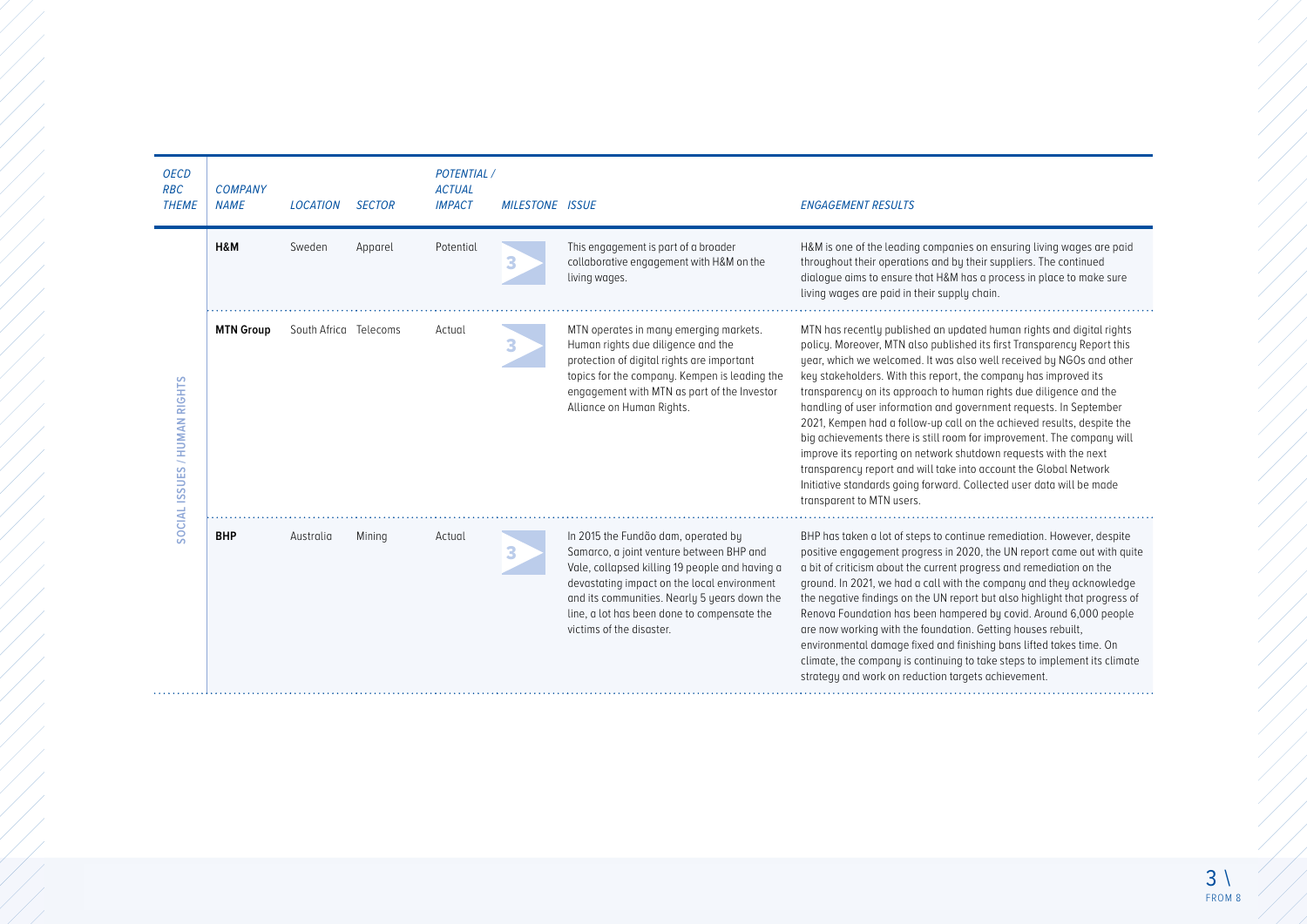| <b>OECD</b><br><b>RBC</b><br><b>THEME</b> | <b>COMPANY</b><br><b>NAME</b> | <b>LOCATION</b>   | <b>SECTOR</b>      | <b>POTENTIAL</b> /<br><b>ACTUAL</b><br><b>IMPACT</b> | <b>MILESTONE ISSUE</b> |                                                                                                                                                                                                                                                                           | <b>ENGAGEMENT RESULTS</b>                                                                                                                                                                                                                                                                                                                                                                                                                                                                                                                                                                                                                                                        |
|-------------------------------------------|-------------------------------|-------------------|--------------------|------------------------------------------------------|------------------------|---------------------------------------------------------------------------------------------------------------------------------------------------------------------------------------------------------------------------------------------------------------------------|----------------------------------------------------------------------------------------------------------------------------------------------------------------------------------------------------------------------------------------------------------------------------------------------------------------------------------------------------------------------------------------------------------------------------------------------------------------------------------------------------------------------------------------------------------------------------------------------------------------------------------------------------------------------------------|
|                                           | Alliance<br><b>Pharma PLC</b> | United<br>Kingdom | <b>Health Care</b> | Potential                                            | 2                      | Alliance Pharma PLC is a pharmaceutical<br>company. We engage with the company on its<br>climate change strategy and its alignment to<br>the Paris climate ambitions, specifically related<br>to measuring and reporting scope 3 emissions<br>and setting carbon targets. | Alliance Pharma PLC is exploring if and how they could become net<br>neutral, aligned with the goals of the Paris agreement (including scope<br>3). The company has installed an ESG committee in the board since the<br>beginning of the year which means ESG is now a board priority. Alliance<br>Pharma is working on improving disclosure around sustainability in terms<br>of scope and frequency.                                                                                                                                                                                                                                                                          |
|                                           | <b>Fagron SA</b>              | Belgium           | <b>Health Care</b> | Potential                                            | 2                      | Fagron SA focuses on optimizing and<br>innovating pharmaceutical compounding to<br>widen the therapeutic scope of prescribers<br>worldwide. We engage with Fagron SA on<br>climate change policy, carbon emission target<br>setting and allowance for issuance of equity. | The company has had an ESG roadmap and covers Scope 1 and 2<br>emission reduction targets. The 2022 strategy also covers energy<br>intensity reduction targets, renewable energy use, waste management<br>and emissions to air and soil.                                                                                                                                                                                                                                                                                                                                                                                                                                         |
| ENVIRONMENTAL ISSUES / CLIMATE CHANGE     | Iberdrola                     | Spain             | Utilities          | Actual and<br>potential                              | З                      | Iberdrola is a Spanish multinational electric<br>utility company. We engage with the company<br>on its climate change strategy and its<br>alignment to the Paris climate ambitions.                                                                                       | Iberdrola acknowledged our points on climate change, which provided a<br>good starting point for discussions in 2021. This included inquiring on<br>future use of offsets (to be used only in the event of not achieving 100%<br>mitigation) and remuneration. In February 2021, Iberdrola announced an<br>extended €150 billion investment plan to 2030, and linked 90% of these<br>future investments to alignment with the green investment criteria<br>included in the European Union taxonomy. Iberdrola fulfilled one of our<br>engagement objectives in 2021 by incorporating the 1.50C IEA scenario<br>into climate scenario planning in its 2020 Sustainability Report. |
|                                           | <b>National Grid</b> United   | Kingdom           | <b>Utilities</b>   | Actual and<br>potential                              | 2                      | National Grid is a multinational electricity and<br>gas utility company. We engage with the<br>company on its climate change strategy and<br>its alignment to the Paris climate ambitions.                                                                                | Discussions took place with the new Chair of the National Grid Board,<br>Paula Reynolds, in June 2021, introducing the Climate Action 100+ group<br>and providing questions related to climate change, for instance on the<br>remuneration and business strategy. Questions were acknowledged and<br>will be brought to the board. Expect updated remuneration to include<br>climate KPIs, however the timeline is unclear.                                                                                                                                                                                                                                                      |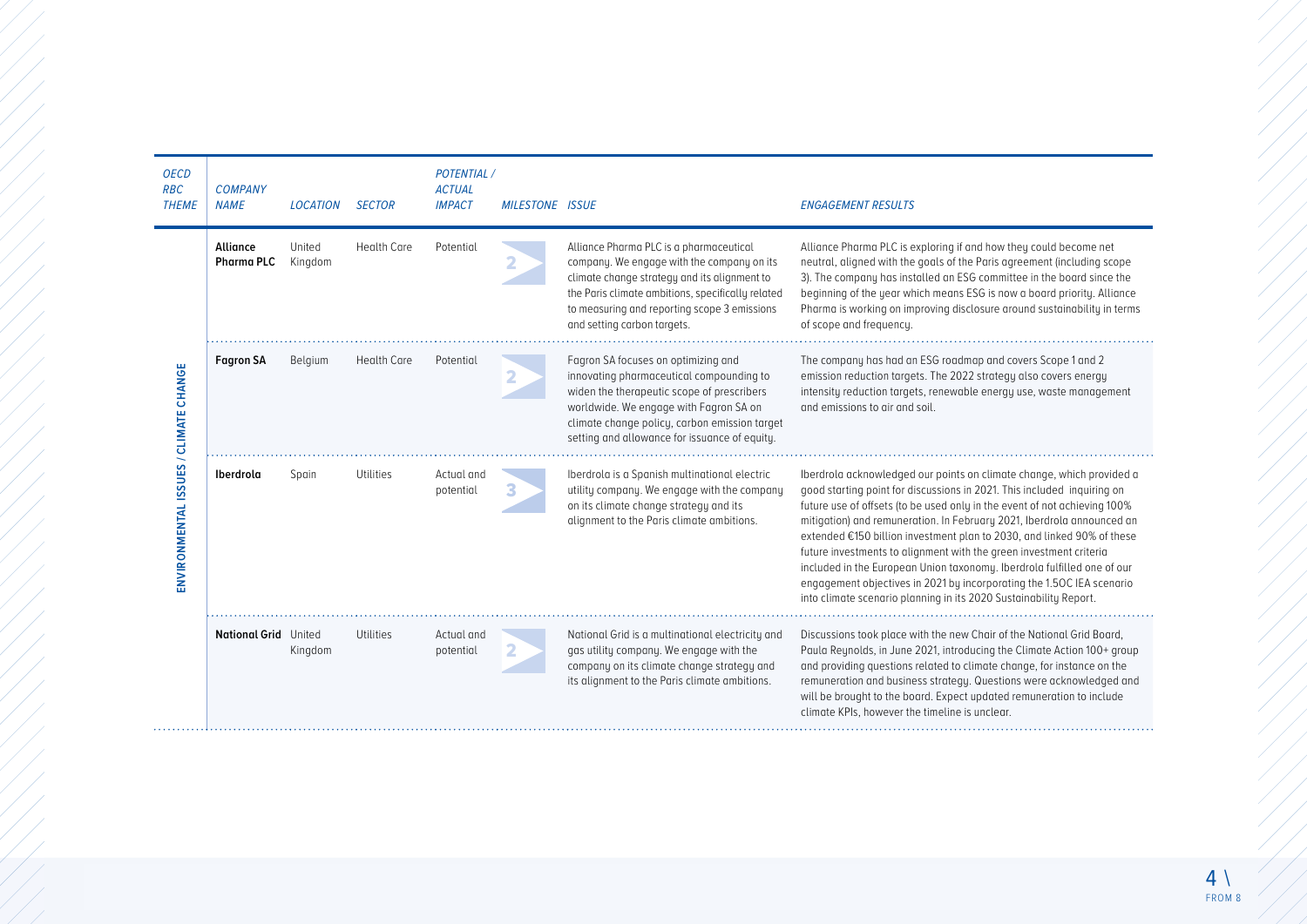| <b>OECD</b><br><b>RBC</b><br><b>THEME</b> | <b>COMPANY</b><br><b>NAME</b>               | <b>LOCATION</b>    | <b>SECTOR</b>      | <b>POTENTIAL</b> /<br><b>ACTUAL</b><br><b>IMPACT</b> | <b>MILESTONE ISSUE</b> |                                                                                                                                                                                                                                                                                                                                                                                                      | <b>ENGAGEMENT RESULTS</b>                                                                                                                                                                                                                                                                                                                                                                                                                                                                                                                                                                                                                                                                                                                                                                            |
|-------------------------------------------|---------------------------------------------|--------------------|--------------------|------------------------------------------------------|------------------------|------------------------------------------------------------------------------------------------------------------------------------------------------------------------------------------------------------------------------------------------------------------------------------------------------------------------------------------------------------------------------------------------------|------------------------------------------------------------------------------------------------------------------------------------------------------------------------------------------------------------------------------------------------------------------------------------------------------------------------------------------------------------------------------------------------------------------------------------------------------------------------------------------------------------------------------------------------------------------------------------------------------------------------------------------------------------------------------------------------------------------------------------------------------------------------------------------------------|
| ENVIRONMENTAL ISSUES / CLIMATE CHANGE     | <b>Royal Dutch</b><br>Shell                 | Netherlands Energy |                    | Potential                                            | 3                      | Shell is a multinational oil and gas company.<br>As a global energy company, Shell is one of<br>the largest global greenhouse gas emitting<br>companies in the capital markets, and<br>therefore, its carbon emissions reduction<br>plans are important for Kempen. The<br>engagement is part of a follow-up on Shell's<br>updated climate strategy to become a<br>net-zero energy business by 2050. | In 2021, Shell has published a detailed energy transition strategy which<br>included long term absolute greenhouse gas emissions for all its scopes<br>(scope 1, 2 and 3). Furthermore, it has enhanced its short and intermediate<br>targets (intensity emissions). The company furthermore showed in the<br>transition update decarbonization measures (with six levers including<br>Growing our low-carbon power business) and allocation of capital to<br>support its transition towards low carbon activities. Moreover, Shell<br>commits and continues to report in line with the TCFD recommendations.<br>Finally, Shell increased the weight of energy transition performance<br>metrics in its (long-term) remuneration and is equally weighted (20%)<br>compared to the financial metrics. |
|                                           | <b>TotalEnergies</b> France<br><b>SE</b>    |                    | Energy             | Actual and<br>potential                              | З                      | TotalEnergies is a multinational integrated oil<br>and gas company. We engage with the<br>company on its climate change strategy and<br>its alignment to the Paris climate ambitions.                                                                                                                                                                                                                | More extensive breakdowns on capex up to 2025 and decarbonization<br>plans were disclosed throughout the year coinciding with the rebranding<br>to TotalEnergies. In April 2021, we joined as a supporting investor in the<br>Climate Action 100+ collaborative engagement with TotalEnergies and<br>signed the group letter to the board for the AGM. TotalEnergies provided<br>a written response, where they disclosed that the net zero target had<br>been revised to include all worldwide scope 3 emissions, as we had<br>previously engaged on.                                                                                                                                                                                                                                               |
|                                           | <b>Siemens</b><br><b>Healthineers</b><br>AG | Germany            | <b>Health Care</b> | Potential                                            |                        | Siemens Healthineers AG is a medical device<br>company. We believe that both financial and<br>non-financial information is needed to come<br>to long-term value creation. Hence ESG<br>integration into business practices and<br>reporting on it is important. Climate change is<br>one of the most important global ESG topics.                                                                    | In August 2020, the company told us ESG KPIs would be formulated as<br>part of remuneration.<br>Early 2021 Siemens Healthineers published their sustainability targets<br>concerning quality of life, carbon neutrality by 2030 and advancing<br>diversity and inclusion.                                                                                                                                                                                                                                                                                                                                                                                                                                                                                                                            |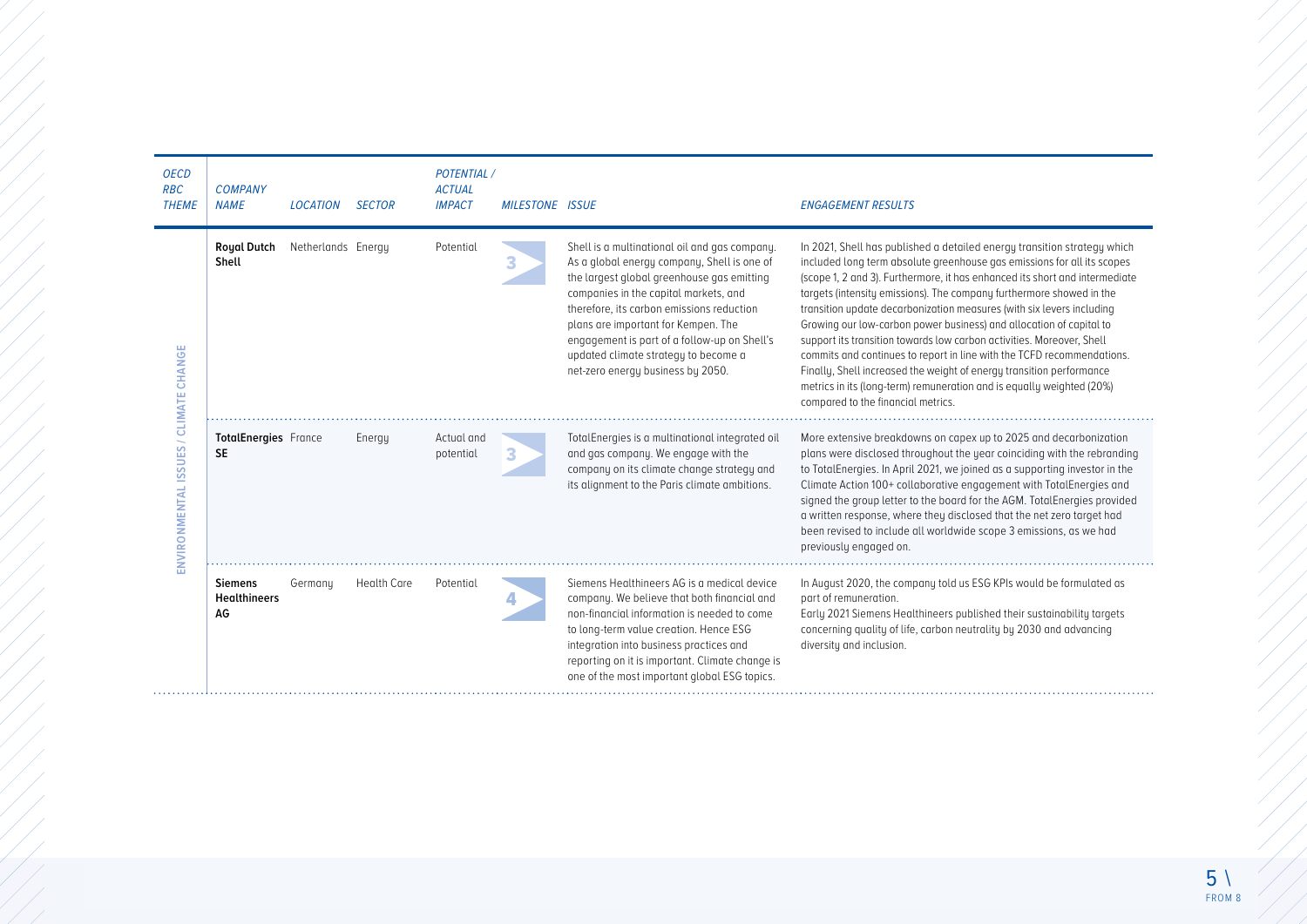| <b>OECD</b><br><b>RBC</b><br><b>THEME</b> | <b>COMPANY</b><br><b>NAME</b> | <b>LOCATION</b>         | <b>SECTOR</b>      | <b>POTENTIAL /</b><br><b>ACTUAL</b><br><b>IMPACT</b> | <b>MILESTONE ISSUE</b> |                                                                                                                                                                                | <b>ENGAGEMENT RESULTS</b>                                                                                                                                                                                                                                                                                                                                                                                                                                                                                                                                                                                                                                                       |
|-------------------------------------------|-------------------------------|-------------------------|--------------------|------------------------------------------------------|------------------------|--------------------------------------------------------------------------------------------------------------------------------------------------------------------------------|---------------------------------------------------------------------------------------------------------------------------------------------------------------------------------------------------------------------------------------------------------------------------------------------------------------------------------------------------------------------------------------------------------------------------------------------------------------------------------------------------------------------------------------------------------------------------------------------------------------------------------------------------------------------------------|
| ENVIRONMENTAL ISSUES / CLIMATE CHANGE     | Phillips 66                   | United<br><b>States</b> | Energy             | Potential<br>and actual                              | 2                      | Phillips 66 is multinational energy company.<br>We engage with the company on its climate<br>change strategy and its alignment to the Paris<br>climate ambitions.              | In May 2021, we voted for the Follow This shareholder resolution to set<br>emissions reduction targets for all emissions (Scope 1, 2, and 3). This vote<br>was supported by 80.28% of shareholders, which resulted in Phillips 66<br>announcing plans in October 2021 to reduce GHG emission intensity from<br>its operations and energy products by 2030. The company set targets to<br>reduce scope 1 and 2 by 30% and scope 3 intensity by 15%. In December<br>2021, Phillips 66 announced that approximately 45% of growth capital in<br>2022 will support lower-carbon opportunities. Earlier in the year we had<br>engaged on these topics with the company.              |
|                                           | <b>OMV</b>                    | Austria                 | Energy             | Potential<br>and actual                              | 2                      | OMV is a multinational integrated oil and gas<br>company. We engage with the company on its<br>climate change strategy and its alignment to<br>the Paris climate ambitions.    | In August 2021, OMV has indicated that there will be a strategy update in<br>the coming year where the plan is to announce comprehensive and<br>ambitious, short, mid and long-term Scope 3 emission reduction targets.<br>OMV also indicated that in the future the company will report capex<br>allocations in line with the EU taxonomy regulation.                                                                                                                                                                                                                                                                                                                          |
|                                           | Repsol                        | Spain                   | Energy             | Potential<br>and actual                              |                        | Repsol is a multinational integrated oil and<br>gas company. We engage with the company<br>on its climate change strategy and its<br>alignment to the Paris climate ambitions. | Repsol announced during its Low Carbon Day in October 2021 that it was<br>accelerating reduction pathway plans to net zero and increasing its<br>targeted 2030 renewable and hydrogen capacity. Repsol also gave an<br>indication from its Low Carbon Day that the 1.50C IEA scenario will be<br>included in reports published in 2022. In November 2021, we discussed<br>the new developments in Repsol's climate strategy with the company,<br>including but not limited to, the low-carbon related capex (increased to<br>45% capital employed by 2030), scenario planning, and carbon pricing.                                                                              |
|                                           | <b>LHC Group</b>              | <b>USA</b>              | <b>Health Care</b> | Potential                                            | 3                      | We engage with the company on climate<br>change: measure, report, and set targets to<br>reduce carbon intensity.                                                               | The company hired a consultant in early 2020 to help them develop their<br>ESG policies and establish a climate roadmap. LHG Group issued their<br>first ESG report in late 2020. The report makes an initial assessment of<br>Scope 1 and 2 emissions. In the call with the company in Q3 2021, IR<br>stated that an ESG council has been established and that at the next<br>meeting carbon targets will be discussed. Science based targets are a<br>few years away. Focus is on scope 1 where emissions come primarily<br>from the fuel consumed as clinicians drive to the homes of patients.<br>These carbon targets will be published in the next sustainability report. |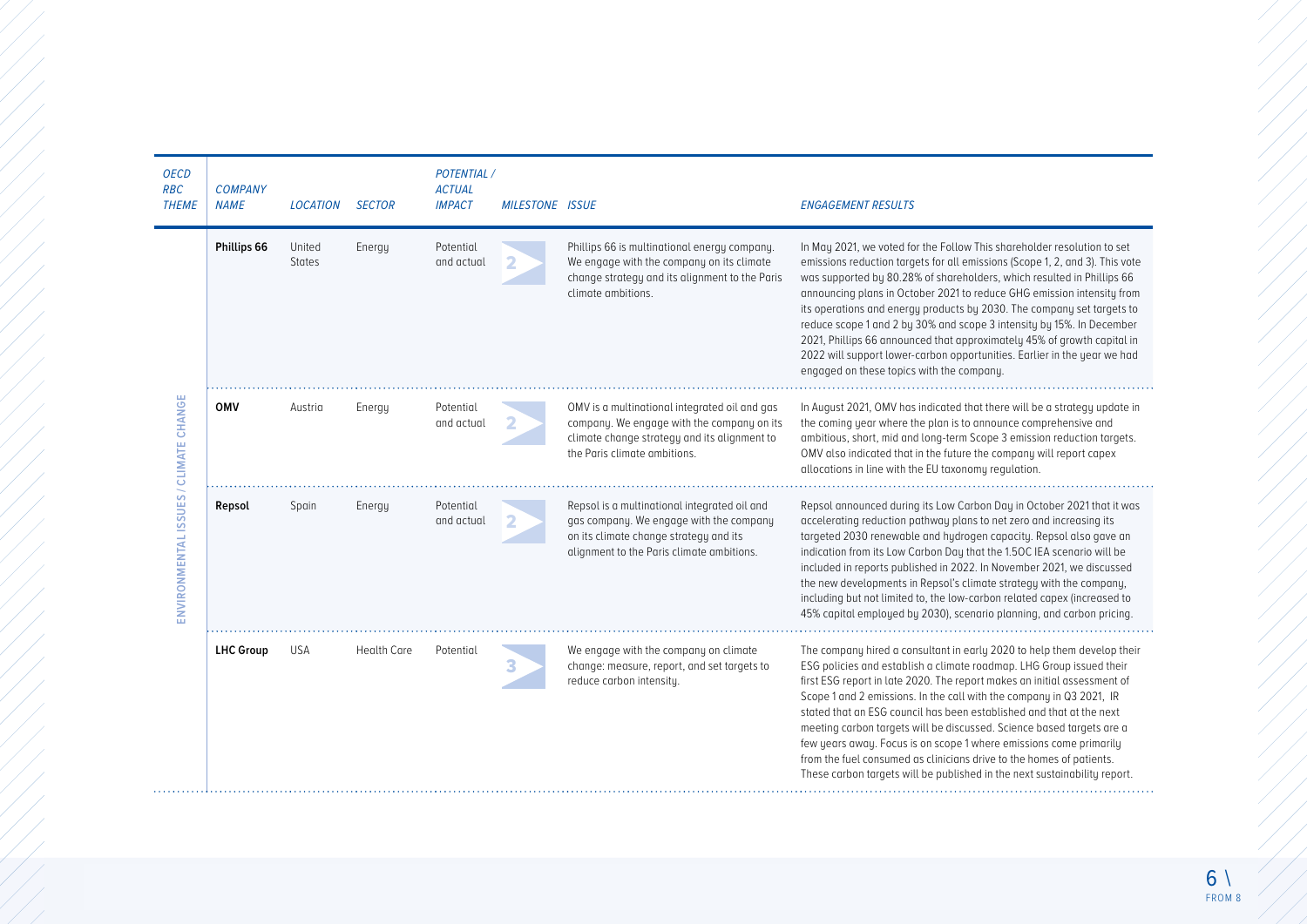| <b>OECD</b><br><b>RBC</b><br><b>THEME</b> | <b>COMPANY</b><br><b>NAME</b> | <b>LOCATION</b>   | <b>SECTOR</b> | <b>POTENTIAL /</b><br><b>ACTUAL</b><br><b>IMPACT</b> | <b>MILESTONE ISSUE</b> |                                                                                                                                                                                                                                                                                                                                                          | <b>ENGAGEMENT RESULTS</b>                                                                                                                                                                                                                                                                                                                                                                                                                                                                                                                                                                                                                                                                                                                                                                                       |
|-------------------------------------------|-------------------------------|-------------------|---------------|------------------------------------------------------|------------------------|----------------------------------------------------------------------------------------------------------------------------------------------------------------------------------------------------------------------------------------------------------------------------------------------------------------------------------------------------------|-----------------------------------------------------------------------------------------------------------------------------------------------------------------------------------------------------------------------------------------------------------------------------------------------------------------------------------------------------------------------------------------------------------------------------------------------------------------------------------------------------------------------------------------------------------------------------------------------------------------------------------------------------------------------------------------------------------------------------------------------------------------------------------------------------------------|
| ENVIRONMENTAL ISSUES / CLIMATE CHANGE     | Volkswagen                    | Germany           | Automotive    | Actual                                               | 3                      | Volkswagen has the lowest ESG rating, CCC<br>and a fail status on UN Global Compact norms<br>according to MSCI ESG. We decided that a<br>continued investment in VW would only be<br>justified if the company could demonstrate<br>significant positive cultural change, ensuring<br>ethical conduct of employees going forward.                         | We entered into dialogue with the company to get a better understanding<br>of the changes it is making. VW showed improvement in its approach:<br>both integrity in its strategy and implementation. The integrity program<br>(Together4Integrity) is one of the most extensive transformation programs<br>of the history of VW. The company reports periodically about its progress.<br>Volkswagen was upgraded from CCC to B by MSCI ESG and from 41 to<br>33.6 by Sustainalytics in April 2021. Sustainalytics followed with a further<br>upgrade to 29.6 in September 2021 (Medium risk rating compared to<br>automotive peers). VW's controversy level is category 3 under<br>Sustainalyitcs, and Orange flag under MSCI.<br>Volkswagen Group was reinstated as a participant of the UN Global<br>Compact. |
|                                           | CEZ as                        | Czech<br>Republic | Utilities     | Actual and<br>Potential                              | З                      | CEZ is an electric utility company that also<br>carries out some mining activities. It uses coal<br>for part of its energy. As long-term investors,<br>we are interested in the sustainable value and<br>performance of CEZ, and we would like to<br>have a better understanding of how CEZ<br>manages the risks and opportunities of<br>climate change. | CEZ has set and published short and medium commitments/targets. The<br>company is working on how to verify its targets. We welcome the<br>announcement of CEZ to shorten the timeline of its coal phase plan to<br>2038. We encourage the company to accelerate the coal phase out<br>further.<br>CEZ has further published a detailed capex plan in 2021 to support its<br>strategy to move to low carbon energy.<br>End 2021, the company committed to TCFD reporting. We welcome this<br>approach and encourage CEZ Group to report in line with the TCFD<br>recommendations in its upcoming annual reporting cycle.                                                                                                                                                                                         |
|                                           | <b>BP PLC</b>                 | <b>UK</b>         | Energy        | Actual and<br>Potential                              | 4                      | BP is one of the largest energy companies<br>and is active worldwide. The company is an<br>important party in the energy transition and to<br>achieve the climate goals of the Paris<br>Agreement.                                                                                                                                                       | BP updated its climate change strategy in 2020. The company is<br>implementing a capital expenditure framework consistent with the Paris<br>Goals. It has put in place metrics and targets to be in line with the Paris<br>Goals, including targets to promote reductions in its operational<br>greenhouse gas emissions (scope 1 and 2). It is also progressing on<br>carbon intensity over time (scope 3). Climate targets are now linked to<br>executive remuneration. We continued our engagement with the<br>company in 2021 to keep track of the progress made on the climate<br>targets.                                                                                                                                                                                                                 |